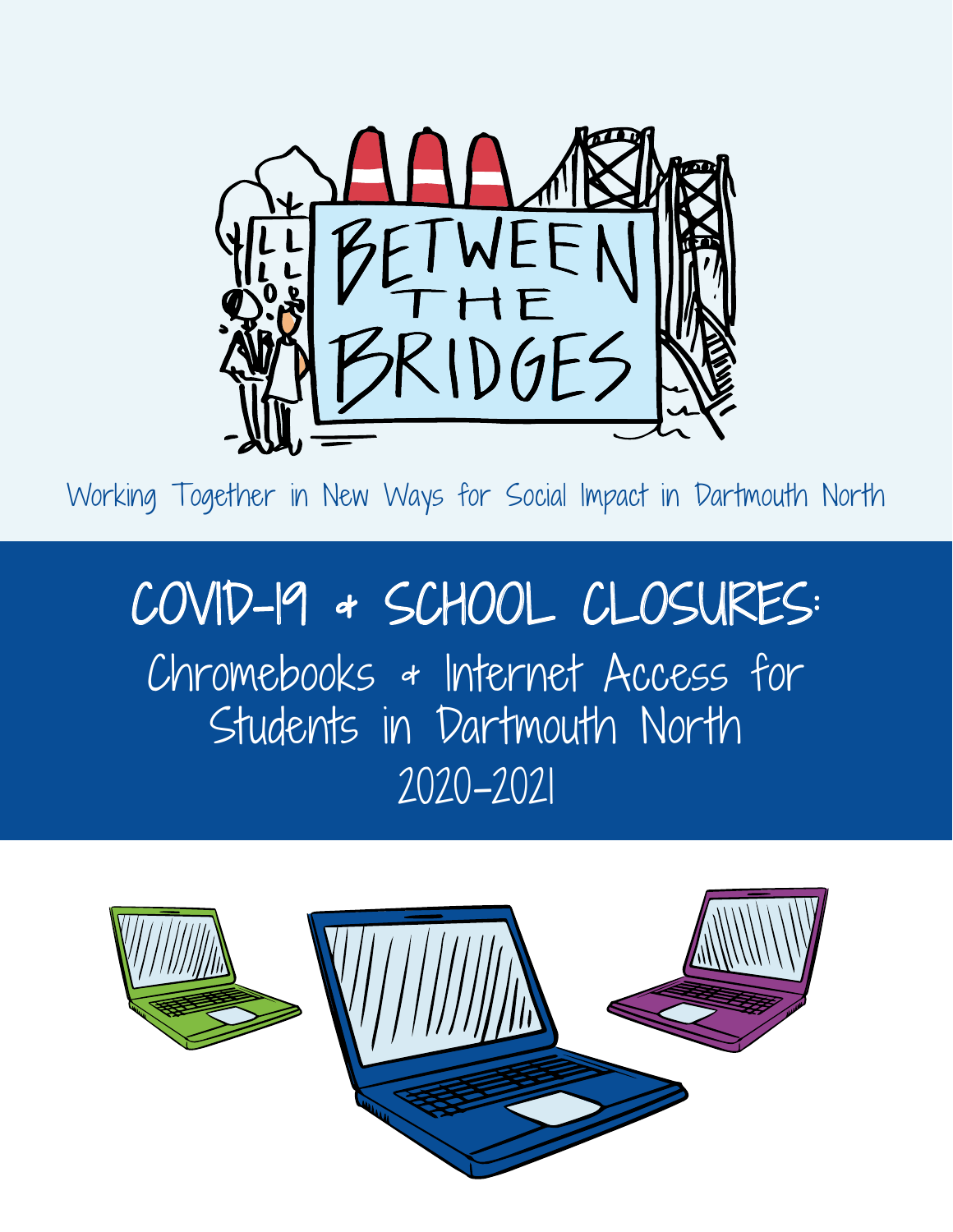# TABLE OF CONTENTS

| Executive Summary Marshall Allen and Marshall Marshall Marshall 3                                          |  |
|------------------------------------------------------------------------------------------------------------|--|
|                                                                                                            |  |
|                                                                                                            |  |
| <b>Strategies &amp; Conditions for Success Manual 10 Strategies &amp; Conditions for Success Manual 10</b> |  |
| Looking Ahead: Ideas & Questions  12                                                                       |  |

This is a story of success about new ways of working together for positive social impact. With a goal of supporting students in remote learning, multiple players came together during a time of crisis to break down barriers to virtual access. Key conditions for success include building on existing cross-sectoral relationships of trust that have been intentionally developed over time, combined with the nimbleness of community-based organizations and the willingness of everyone involved to try something different together.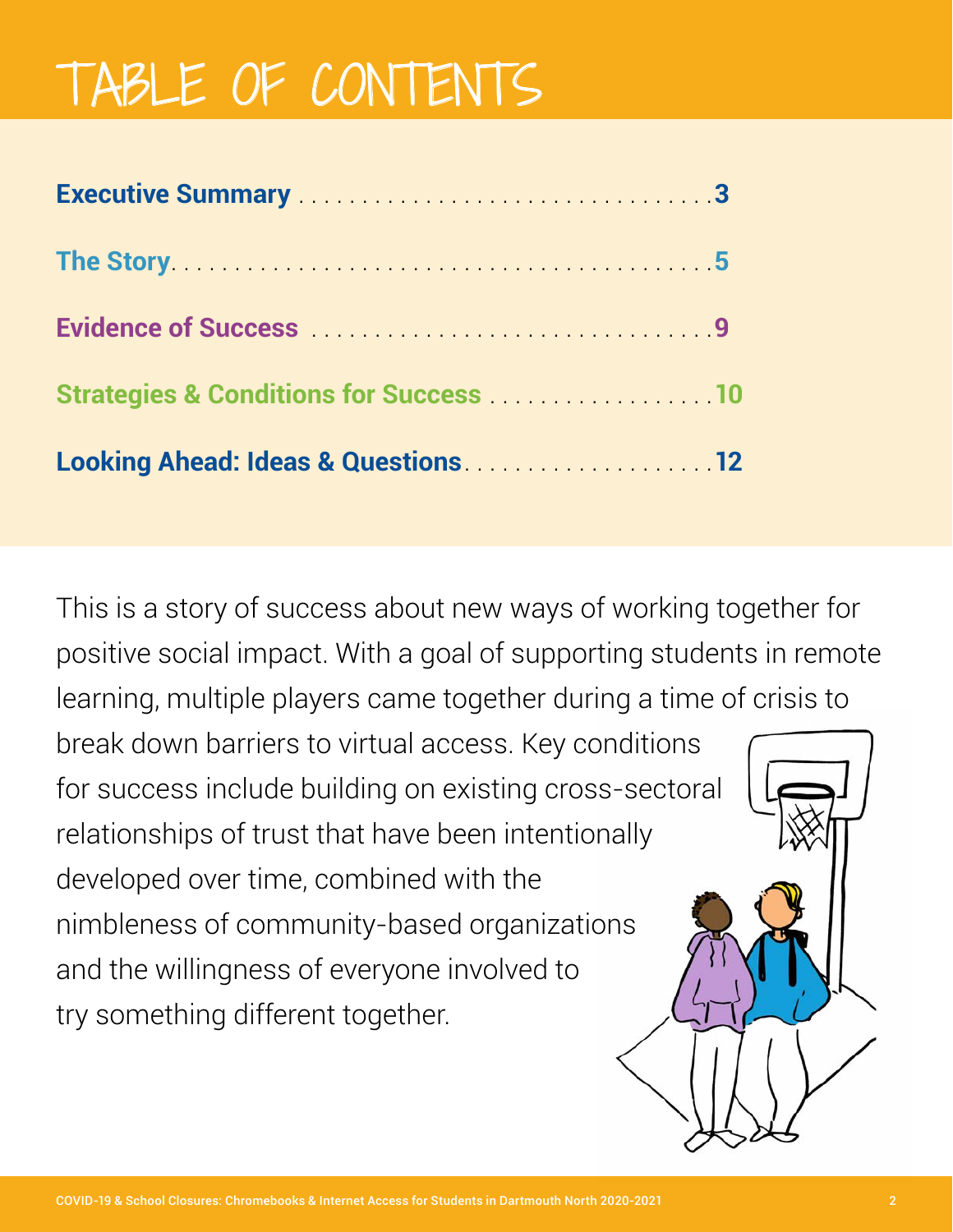# <span id="page-2-0"></span>EXECUTIVE SUMMARY

In March 2020, when the COVID-19 Pandemic arrived in Nova Scotia, schools closed and there was an unprecedented need to set up remote learning systems very quickly. This document captures the story and the learnings of a successful collective effort to support students during that time.



The story in these pages began with interviews of school administrators and Schools Plus staff involved. Findings were then shared with top provincial government representatives, Public Good Society (PGS) volunteers and Between the Bridges staff involved in the project. Feedback from these groups were incorporated to build out a more fulsome story of events.



# **IMPACT ON STUDENTS**

Internet access and devices were provided to those who needed them.

Increased digital inclusion.

Increased access to learning  $\rightarrow$  increased student engagement  $\rightarrow$  increased student learning.

# **IMPACT ON SCHOOLS & TEACHERS**

Minimal loss of resources.

More efficient and effective communication between students and teachers.

Increased capacity with technology.

*The access to learning was substantially enhanced by having Chromebooks1 .*

# **IMPACT ON FAMILIES & COMMUNITY**

Increased school family<sup>2</sup> wellness.

- Increased internet access & increased connectivity during isolation
- Decreased parental anxiety & increased trust

# **NARRATIVE SHIFT**

Surfaced the concept of digital inclusion.

#### **SYSTEMS CHANGE**

Built and strengthened relationships:

- Between schools in the area.
- Between schools  $\leftrightarrow$  PGS and BtB.
- Between HRCF  $\leftrightarrow$  schools  $\leftrightarrow$  PGS and BtB.

Mobilized many different players in a short timeframe.

Identified individuals and families in need.

1 HRCE made a regional purchase of Chromebooks, which is why that brand is specifically named, rather than using "laptops". Everyone in the school sector uses the term.

<sup>2</sup> A family whose child or children go to the schools discussed in this report.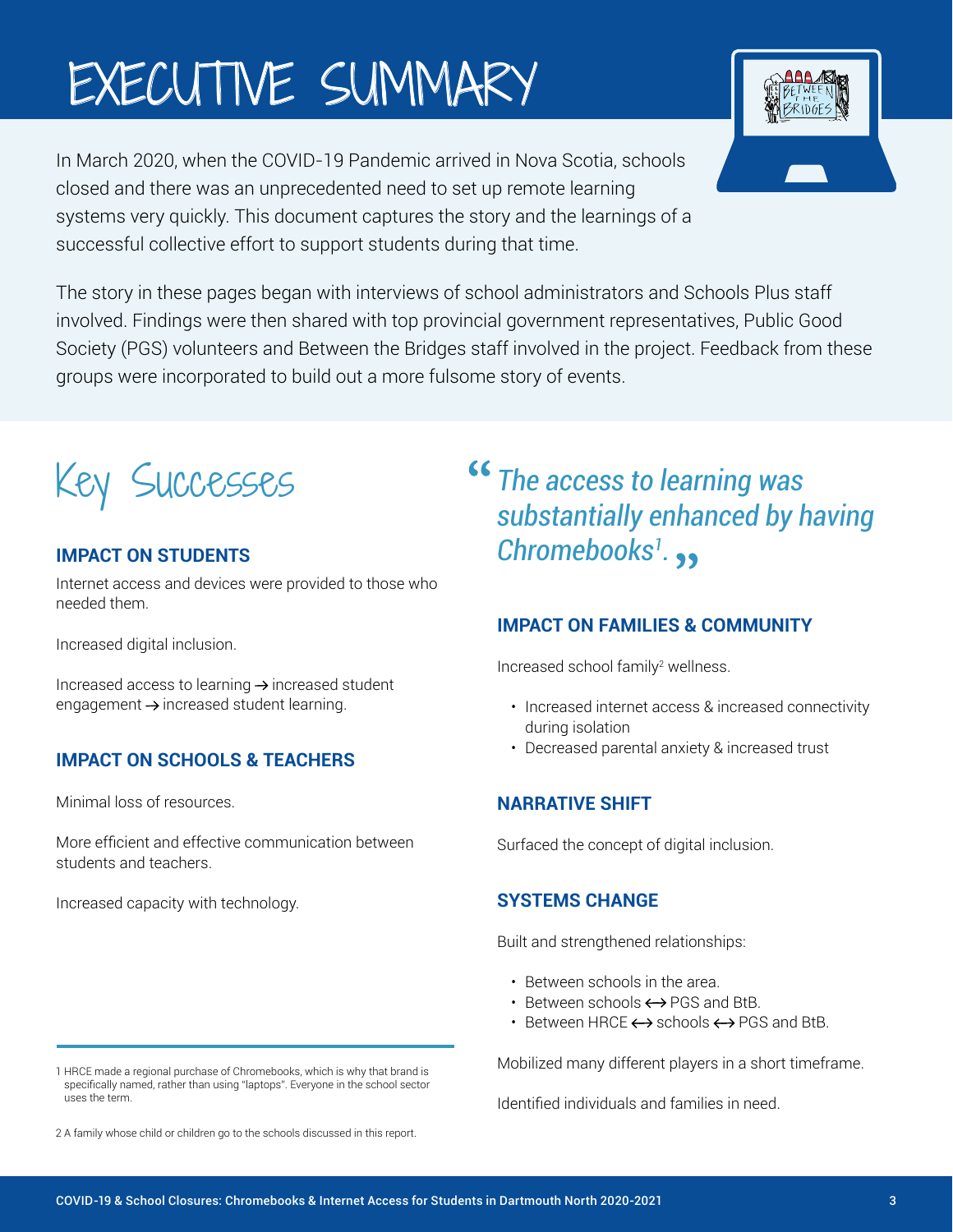# Evidence of Success

## **3RD WAVE WAS EASY!**

• All the systems, relationships, and processes were in place.

#### **NARRATIVE SHIFTS & NEW NORMS**

- From: 'You'll never get those computers back' to 'Access is everything.'
- From resource stockpiling to resource sharing.

### **FAMILIES & COMMUNITY EXPERIENCES**

• Families shared gratitude and demonstrated decreased anxiety.

#### **PERSONAL EXPERIENCES**

• "I feel proud that I was involved... That we saw the struggles and were able to work together to remove them."

# Strategies & Conditions for Success

#### **INVEST IN A SYSTEMS NAVIGATOR**

- Cross-sector catalyst and navigator.
- Dedication, perseverance and positivity.
- Knowledge of the system and its players, and access to decision-makers.
- Existing trust and relationships.
- Resourced.

#### **ASK THE QUESTION, START THE CONVERSATION**

"The biggest roadblock is if you don't ask the question in the first place… People want to help, they just need to be approached and asked."

#### **CREATE STRONG SYSTEMS & PROCESSES**

- Gather the data
- Focus on safety.

#### **BUILD RELATIONSHIPS & TRUST WITH SCHOOL FAMILIES**

"Instead of assuming the reasons why families were not participating in online learning, we actually connected with them."

#### **START WITH A CLEAR COLLECTIVE VISION**

Everyone involved knew how important internet access and devices were to the students and their learning.

*The internet—I think it was an essential health and safety service that we were able to provide for the families of Dartmouth North.*

- $66$ *The success of this project was only made possible by the absolute commitment of every person involved to try something different, that would support students in Dartmouth North. The focus of Between the Bridges in building relationships and making connections between the local and broader education system, and the community and families, served as a strong foundation for this initiative to move quickly and ultimately reduce barriers to learning for students and their families.*
- *Two Chromebooks, that's it, two Chromebooks were actually broken at home... so it has been no loss of resources.*

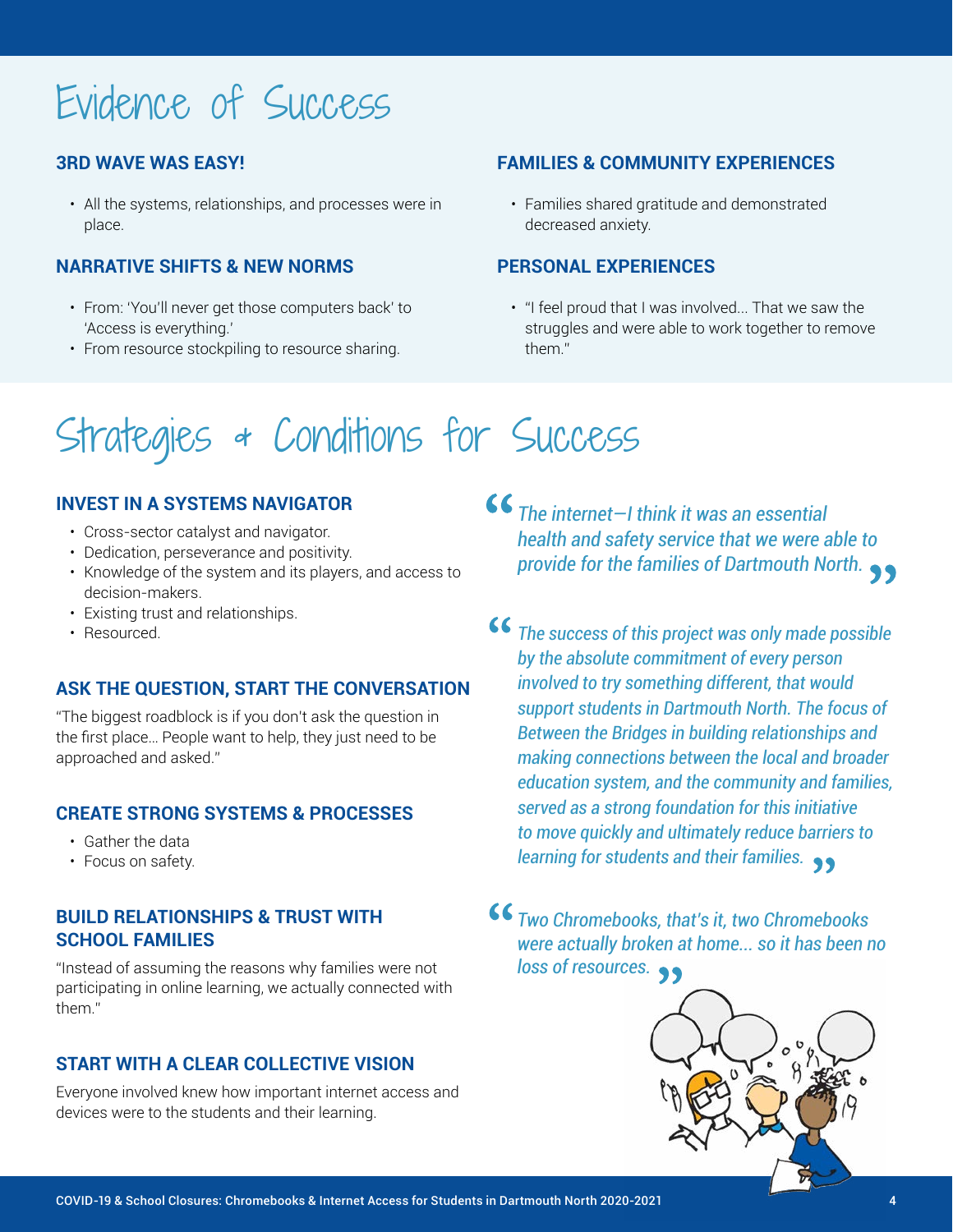# <span id="page-4-0"></span>THE STORY

When the COVID-19 Pandemic arrived in Nova Scotia in March 2020, schools closed and there was an unprecedented need to set up remote learning systems very quickly. Immediately it became clear that anyone without home internet access and a proper device was excluded from information that was being shared via the internet, including access to teachers and curriculum. During this time, Between the Bridges' (BtB) backbone staff supported the development of a community response to digital exclusion which over time has become GEO Nova Scotia (Getting Everyone Online).

Using funds contributed by the Public Good Society of Dartmouth (PGS), Between the Bridges, United Way Halifax and Kiwanis Dartmouth, the GEO Project started by aiming to support students in the community who did not have home internet and/or a computer. However, the need for devices among Dartmouth North students was found to be much greater than GEO could meet, especially so quickly.

During ongoing conversations amongst partners to launch GEO for students and families, it was discovered that schools in Dartmouth North had plenty of Chromebooks in their buildings however they were inaccessible to students due to COVID-19 restrictions. There was also no established method for distributing them to students in the elementary and junior high schools or tracking them, as they had never gone home with students before.

Between the Bridges' backbone staff reached out to BtB network partners within the Halifax Regional Centre for Education (HRCE) and the provincial government to seek a solution. Together, through ongoing communication, and perseverance of all of the parties in the face of crisis, a strategy was developed. HRCE staff would retrieve the Chromebooks from the schools and hand them over to the Public Good Society, who would administer the requests and make deliveries to the families who needed them.

Privacy was a major concern, as the schools could not directly provide information about students or families to the Public Good Society. The GEO Project was already developing a referral process to address that issue, and through further engagement with local school representatives, a framework for referrals was developed that was in alignment with HRCE policy around privacy.



In total, 59 Chromebooks went to 52 different homes of students at two Dartmouth North elementary schools. The Chromebooks were on loan beginning in May 2020 and extending all the way to September 2020. The summer extension was created as principals recognized that with a COVID summer on the horizon (e.g., camps and events cancelled, social isolation) the need for access wasn't going to end with the school year.

From September 2020 to March 2021 Chromebook usage went back to the status quo, being used within classrooms and remaining at school. In April 2021 when the third wave of the pandemic hit Nova Scotia, schools were closed once more. Thankfully, the Chromebook process was in place. School administrators, teachers, parents and students had experience with transitioning from in-person to online. At this stage, the Public Good Society and Between the Bridges didn't need to be involved as systems were in place for the Chromebooks to once again go home with students for remote learning.

As this whole experience appeared to be such a success, as expressed by all parties, Between the Bridges wanted to explore the various aspects of this story in order to learn and grow from its example. The context is particularly interesting: navigating a complex system of organizations, institutions and relationships (school and education institutions) to solve a problem in a timely way during a time of crisis.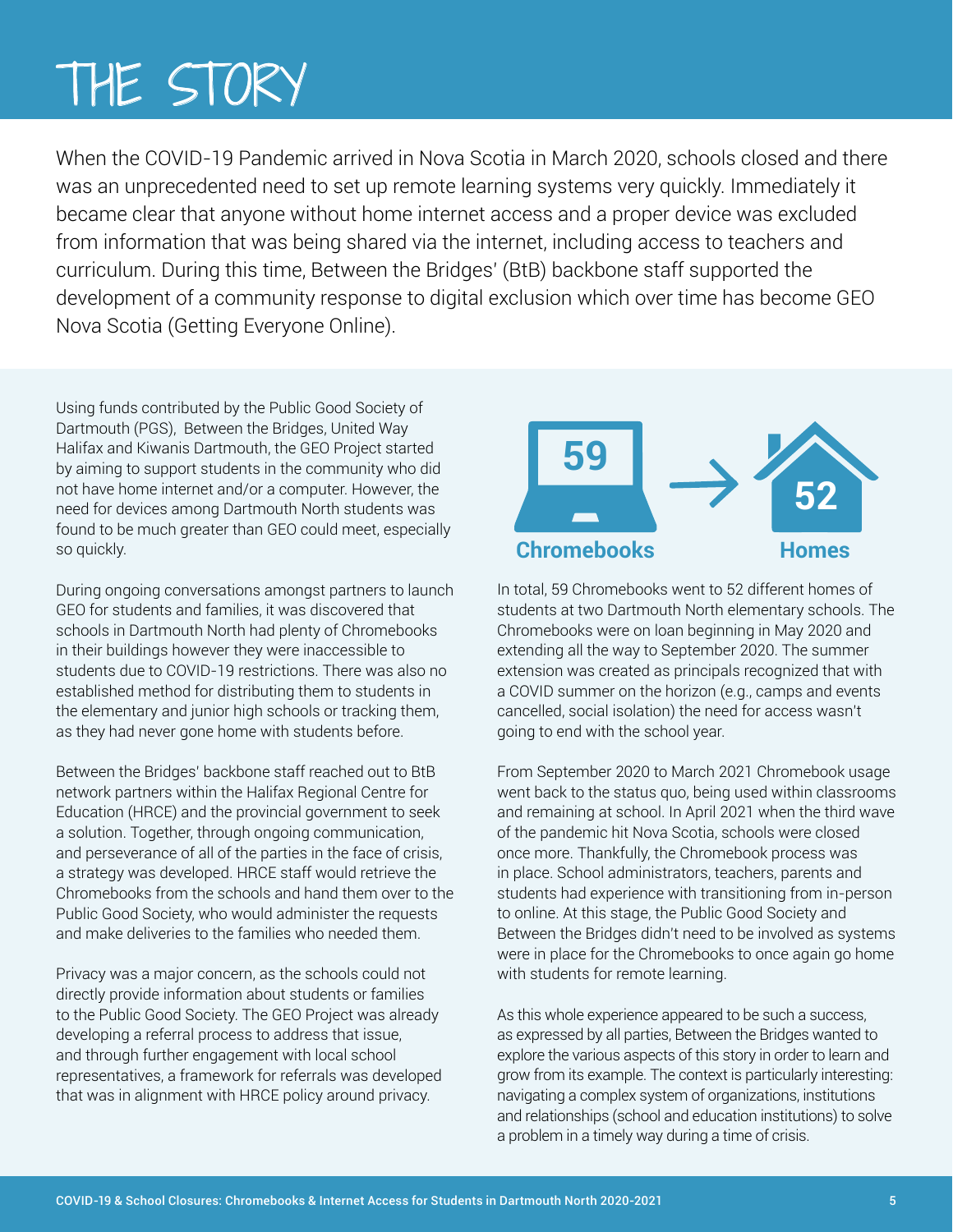# Gathering the Stories & Perspectives

The story in these pages began with informal interviews by the Learning and Evaluation Lead for Between the Bridges, using a Success/Evidence/Strategies (SES) structure, with:

- 3 school administrators from Harbour View Elementary, John MacNeil Elementary, and John Martin Junior High and
- 2 Schools Plus staff involved.

Findings were then shared with:

- 2 senior provincial government representatives,
- 1 Public Good Society (PGS) volunteer and
- 2 Between the Bridge's staff involved in the project.

Feedback from these groups were incorporated to build out a more fulsome story of events.

All quotes are anonymously shared from this set of conversations.



# Key Successes

# **IMPACT ON STUDENTS**

#### **Internet access and devices were provided to those who needed them.**

Students who needed it got access to Chromebooks and the internet. One individual shared an example of the situations that were improved through this project: "the girl who was doing her homework on her phone and her phone screen was broken… it was all smashed."

#### **Increased digital inclusion.**

# *"I feel like this project leveled the playing field, it was equitable."*

This project allowed movement towards a more level playing field and created opportunity for equity for students in the neighbourhood, who are living with a diversity of socio-economic barriers.

#### Increased access to learning  $\rightarrow$  increased student engagement  $\rightarrow$  increased student learning.

# *"The access to learning was substantially enhanced by having Chromebooks."*

Having the Chromebooks and access to the internet enhances access to learning because of the amount of information that can be received in an efficient way - it's instantaneous. The alternative approach was sending home physical work packages and books, however the printing process and the logistics were a barrier. With the Chromebooks and internet access, teachers were able to reach students who were not attending.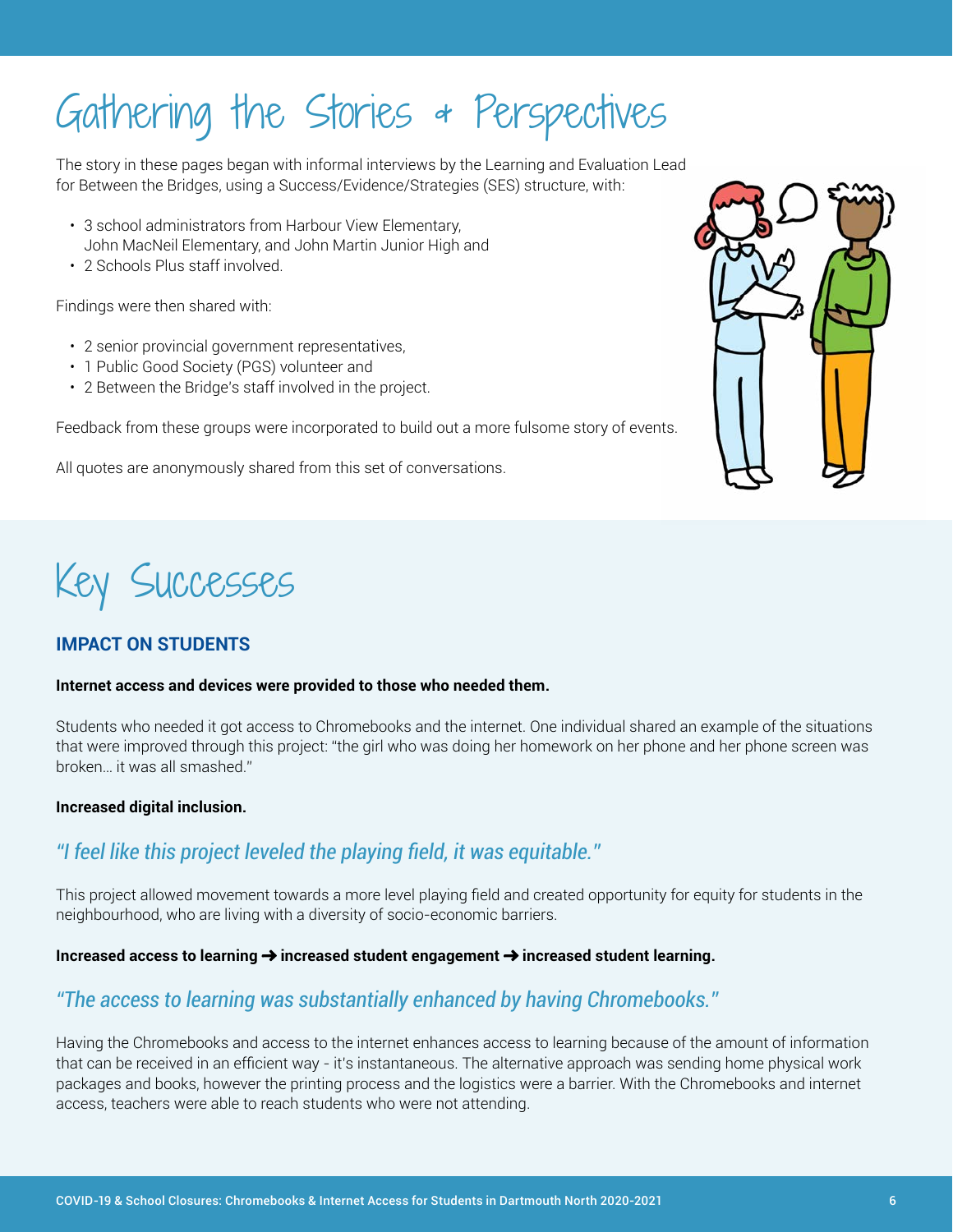#### **IMPACT ON SCHOOLS & TEACHERS**

#### **Minimal loss of resources.**

*"We lose Chromebooks on a daily basis here at school... with just drops and everything else."*

*"Two Chromebooks, that's it, two Chromebooks were actually broken at home... so it's been no loss of resources."*

Compared to the fears that were initially identified, there was very little loss of resources at each school. In the case of one school, only 2 Chromebooks were broken and replaced over a 3 month period, demonstrating that the damages were less than with Chromebooks used at school.

#### **More efficient and effective communication between students and teachers.**

When asked about successes, one individual said

# *"the speed and efficiency… sending and receiving information."*

By moving all communication online over email, and no longer relying on paper, teachers are now able to consistently have meaningful interaction with learners. For example, students and teachers can access each other in a quick way by sending an email with a question about homework or to arrange a meeting, whereas previously students would have to wait longer to get support with homework.

#### **Increased capacity with technology.**

*"I look at my staff… I'm looking at the things they're currently doing online that they didn't know how to do… they didn't know it existed 12 months ago. So they have grown so much in their capabilities."*

Students and teachers grew significantly through the process in terms of how to use the Chromebooks, navigate online tools and how to seek out help to troubleshoot. Families also became more familiar and comfortable with it, after initially wanting to stick with pen and paper. Folks were supported to move past the intimidation of technology.

#### **IMPACT ON FAMILIES & COMMUNITY**

**Increased school family**<sup>3</sup>  **wellness.**

**Increased internet access & increased connectivity during isolation**:

# *"The internet, I think it was an essential health and safety service that we were able to provide for the families of Dartmouth North."*

Families with students had access to the internet that otherwise couldn't get it. Internet access emerged as an essential health and safety service during COVID-19 that was extended for the family.

#### **Decreased parental anxiety**:

# *"The parents' anxiety level has... decreased and students' anxiety level has decreased because they're still connected."*

School administrators observed that parental anxiety decreased because students were still connected to the school, their teachers and their friends. As the 3rd wave hit, parents knew what to do if they were without access or devices because the systems were in place.

#### **Increased trust**:

# *"It was such a success that it continued to instill trust in the community."*

Trust had been built during the 1st wave, so parents felt safe asking for support, trusting that they would be received without judgement.

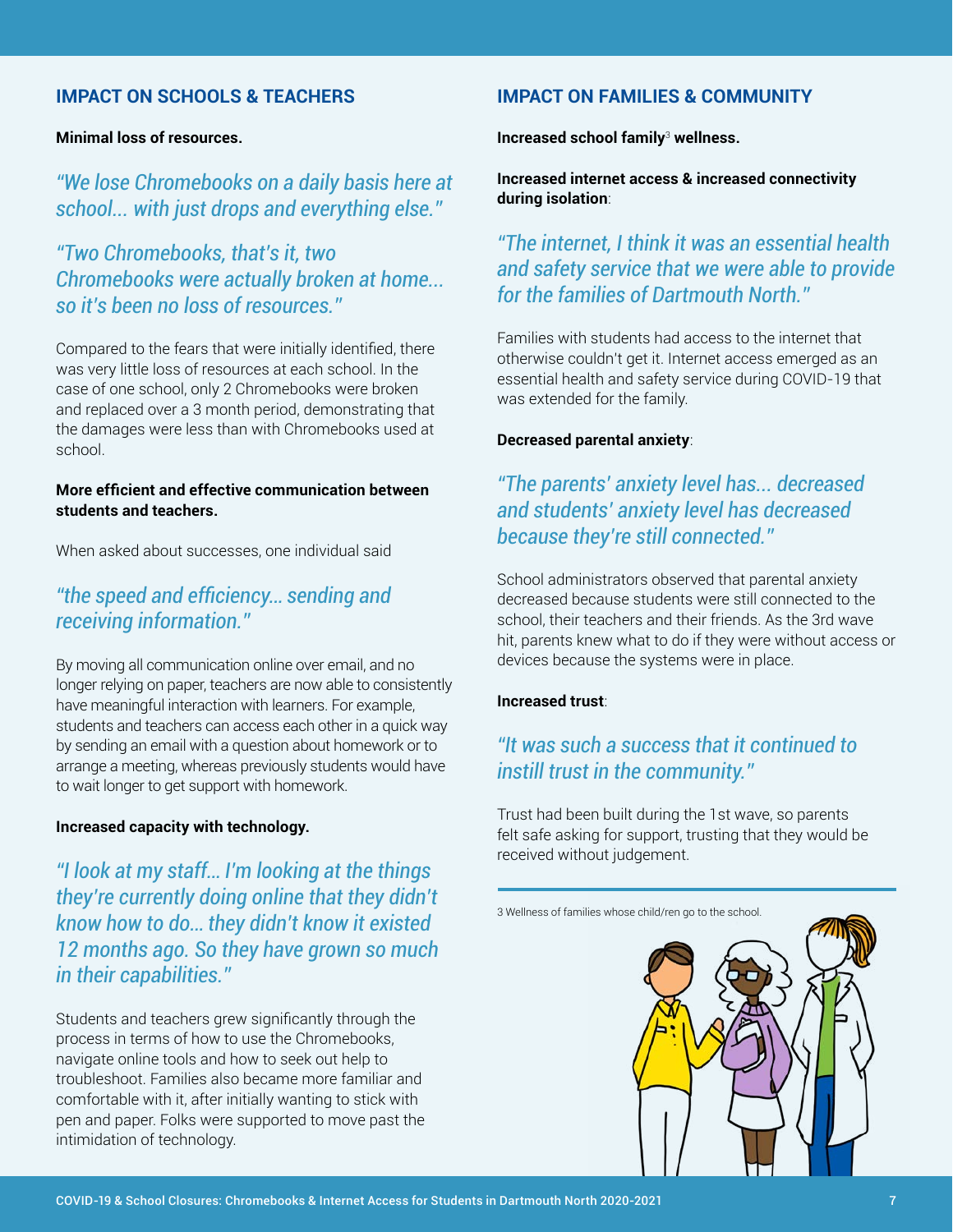#### **NARRATIVE SHIFT**

#### **Surfaced the concept of digital inclusion.**

# *"We made a decision… to identify internet and technology as necessary, as essential, not just to complete schoolwork, but to be up to date with the pandemic information and all that stuff."*

Through this experience, access to the internet and technology has been identified as essential for so many things in society, such as accessing virtual health care and information, seeking employment and reducing social isolation. It has now become a social determinant of health.

#### **SYSTEMS CHANGE**

#### **Built and strengthened relationships:**

Between schools in the area. New relationships were built between school administrators and collaboration was strengthened between the schools. For example if a student from School A had a sibling at School B, the schools collaborated to make sure their needs were met collectively.

Between schools  $\leftrightarrow$  PGS and BtB. For some, this was a first introduction to PGS and BtB and they feel very happy to have established these new relationships and anticipate being able to help more families in the school community going forward.

Between HRCE  $\leftrightarrow$  schools  $\leftrightarrow$  PGS and BtB. The project strengthened relationships in the education system, where there is now more trust and shared goals of taking action in the best interests of the students. One individual from HRCE said one success was:

*"...the relationships with the principals in the North End Dartmouth schools. It was great… to be communicating with them, was good for us, building those relationships."*

#### **Mobilized many different players in a short timeframe.**

*"It took a lot of different partnerships, and individuals to be involved to bring an idea, a simple idea to actual fruition and it happened fairly quickly."*

One individual shared that

# *"...there was a lot of work done, and we had to come together quickly to make it happen fast."*

#### **Identified individuals and families in need.**

One administrator noted that through this time, families and individuals in the community that could benefit from internet access were identified, combined with the awareness that internet access is crucial in today's society beyond education and COVID-19. Thus, schools have a basis they can continue to work from, and be tuned into who needs access.

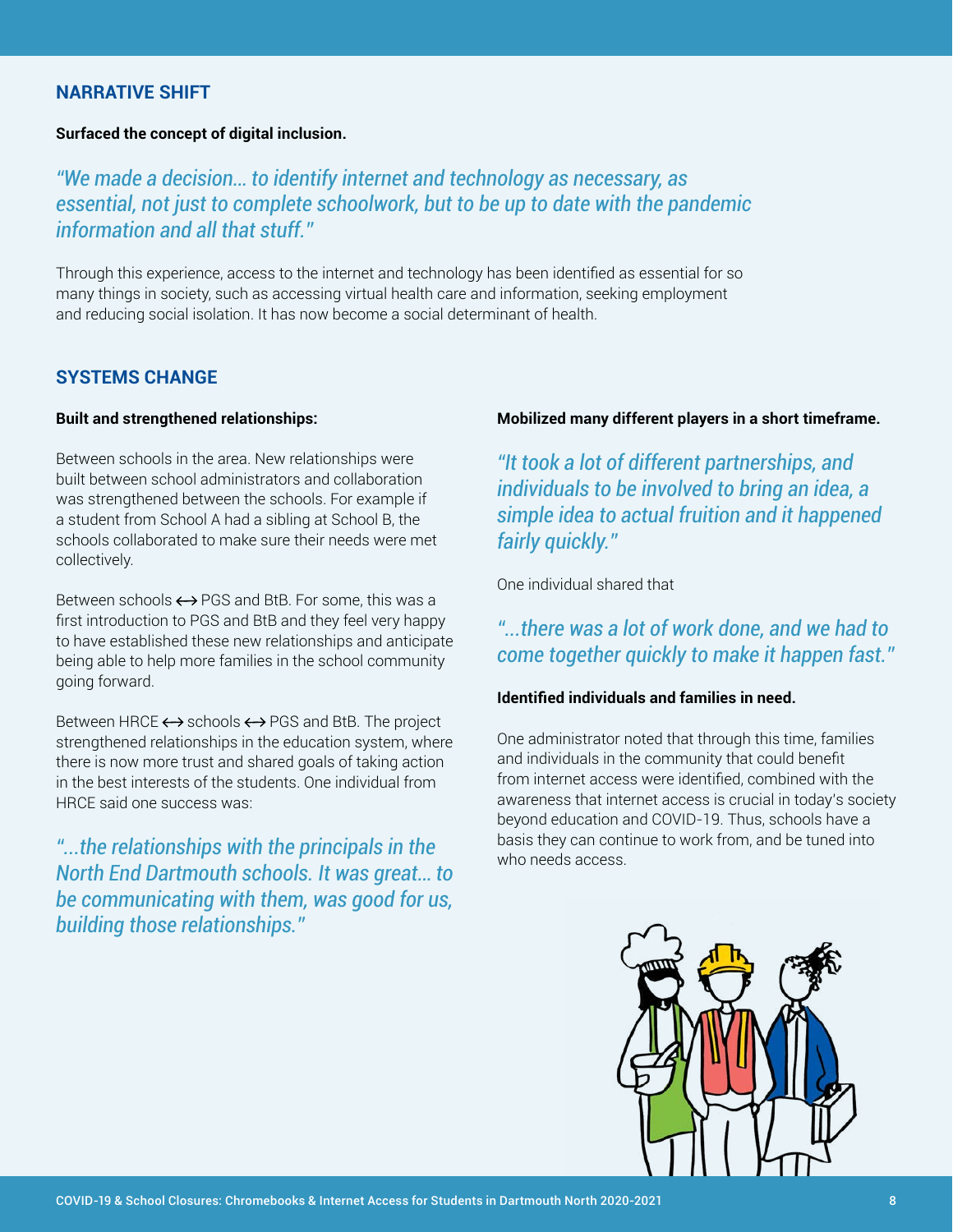# <span id="page-8-0"></span>EVIDENCE OF SUCCESS

# **3RD WAVE WAS EASY!**

- **All the systems, relationships, processes were in place** and we were more effective and efficient than the first time around. Some minor logistical pieces were needed, but aspects like liability, communicating with families, keeping track of usage and problem solving were sorted. *"We really streamlined the process and it meant that... during… the third wave, we jumped right into it."*
- One administrator shared a **feeling of relief** during the 3rd wave: *"I'm glad that what we did worked [during the 1st wave]… we didn't have to re-think and we had enough Chromebooks… when we were told we had to pivot to online learning we felt like 'We got this!'"*
- One school administrator shared that during the first wave student engagement was around 40%, compared with 92% of students logging on within 2 days of the third wave school shut-down. This demonstrates that students who were not logging on, were now doing so. The system was set up, students had been trained how to use the Chromebooks and teachers were ready with Google Classroom.

## **NARRATIVE SHIFTS & NEW NORMS**

- **From: "You'll never get those computers back" to "Access is everything"** At the beginning, there was some negativity—for example: you'll never see those computers again; they'll get destroyed; families will take advantage of the technology and internet access to do anything but school—but now the narrative has changed to "access is everything!"
- "**Sharing resources** like Chromebooks or assistive technology is becoming **more of the norm**."
- Change in collective mindset regarding the sharing of resources, **from resource stockpiling by teachers and schools to resources sharing**. *"'I... care about my kids, I care about my families', you know, and there's been a shift away from that, we're looking at how we can better the system."*
- Starting to question **"What else is possible?"** With such big shifts in mindset through this time, teachers and administrators are asking *"What other gains could be made if we simply accessed different perspectives when trying to solve problems?"*

### **FAMILIES & COMMUNITY EXPERIENCES**

- Staff in other communities commented on how lucky Dartmouth North was to have PGS and BtB. More students were connected to the internet and Chromebooks in a timely way because of the support.
- One school administrator shared:

*"I had parents that called me up to thank me for the opportunity to participate in the project." Families shared their gratitude for no longer having to use public wifi or rely on neighbours (e.g., sitting outside their doors or houses to do homework).*

• School administrators witnessed parent's anxiety level decrease because their children were still connected to the school and their friends.

### **PERSONAL EXPERIENCES**

Some interviewees shared feelings of pride, gratitude and an overall positive experience of being involved in this collaborative project.

# *"I feel proud that I was involved... I saw the struggles and I saw barriers… we were able to work together to remove them."*

- Feeling **gratitude** to be working with this community and fortunate to be a part of something so positive. Feeling happy to support anything in the future.
- Feeling **very positive**. Enjoyed sharing the story with staff and the School Advisory Council.

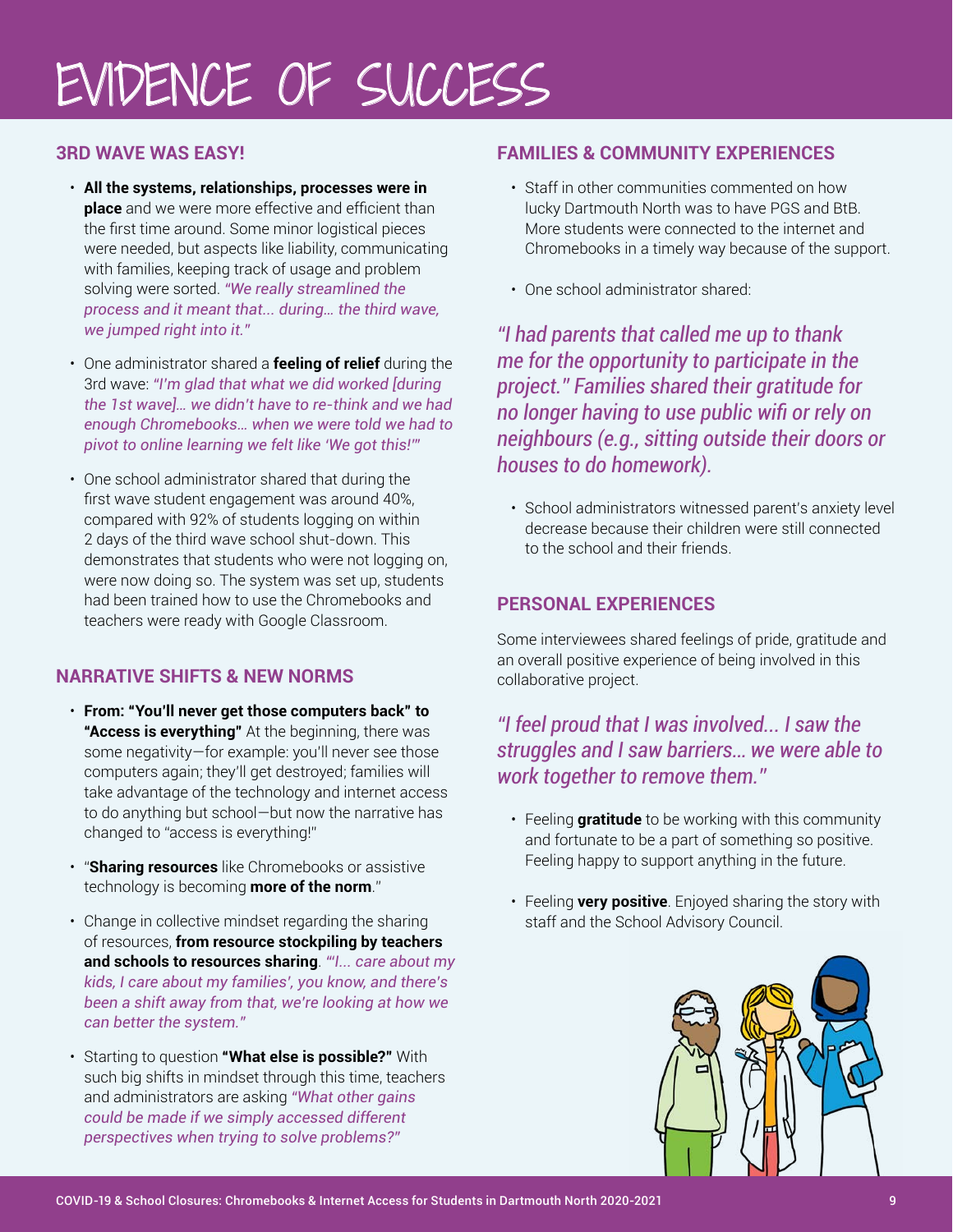# <span id="page-9-0"></span>STRATEGIES & CONDITIONS FOR SUCCESS

*They [PGS and BtB] worked all those pieces out logistically and jurisdictionally and legally and... who was doing what… That kind of commitment to community and creativity and responsiveness and nimbleness and innovation is so, so important, and it really made a difference for some very vulnerable people last year. And, you know that has a big ripple effect, that when people are not excluded from what's happening in the world, when they can log in, when kids can go to school, people can… even learn to do their banking online or connect with a friend and go to bingo online... whatever it is, there's so many ways that that was important at the time and it has a big ripple effect.*

#### **INVEST IN A SYSTEMS NAVIGATOR**

*"I think groups like Between the Bridges are essential."*

- **Cross-sector catalyst and navigator**: A nimble and responsive group that can identify areas of concern, do problem solving and have enough leverage to put things into action across sectors. PGS and BtB were fundamental in bridging community  $\leftrightarrow$  schools  $\leftrightarrow$  HRCE. "Community partners can be responsive and fast... it was really important… having the nimbleness of the Public Good Society." Individuals interviewed shared that there needed to be a group outside of HRCE and the schools: "I think that was the catalyst… it needed to be outside of the school."
- **Existing trust and relationships**: From BtB's inception in 2017, it began building relationships in both the local and central school system. It was these relationships of trust and shared understanding of intention, that held together through the challenges of finding a solution.
- **Dedication, perseverance and positivity**: "[The PGS volunteer] stayed positive, [they] rallied everybody together, and just being really patient and believing in that vision." It was important to have people who were motivated to follow through during such a chaotic time with many unknown risk factors: "we were all told 'no' many times."
- **Knowledge of the system and its players, and access to decision-makers**: "So in order to get through all of those hurdles you have to know… which individuals we need to talk to." Knowledge of the community, different layers of government and what they do, and the many different moving parts that are involved. Knowing which individuals you have to talk to and having people at a table who have access to decision makers.
- **Resourced**: Volunteers and staff with The Public Good Society and Between the Bridges had more time and resources when the Pandemic hit, because their regular activities stopped, whereas others in the school system sped up. They were able to redirect funding to put towards internet access and were able to leverage other funding sources.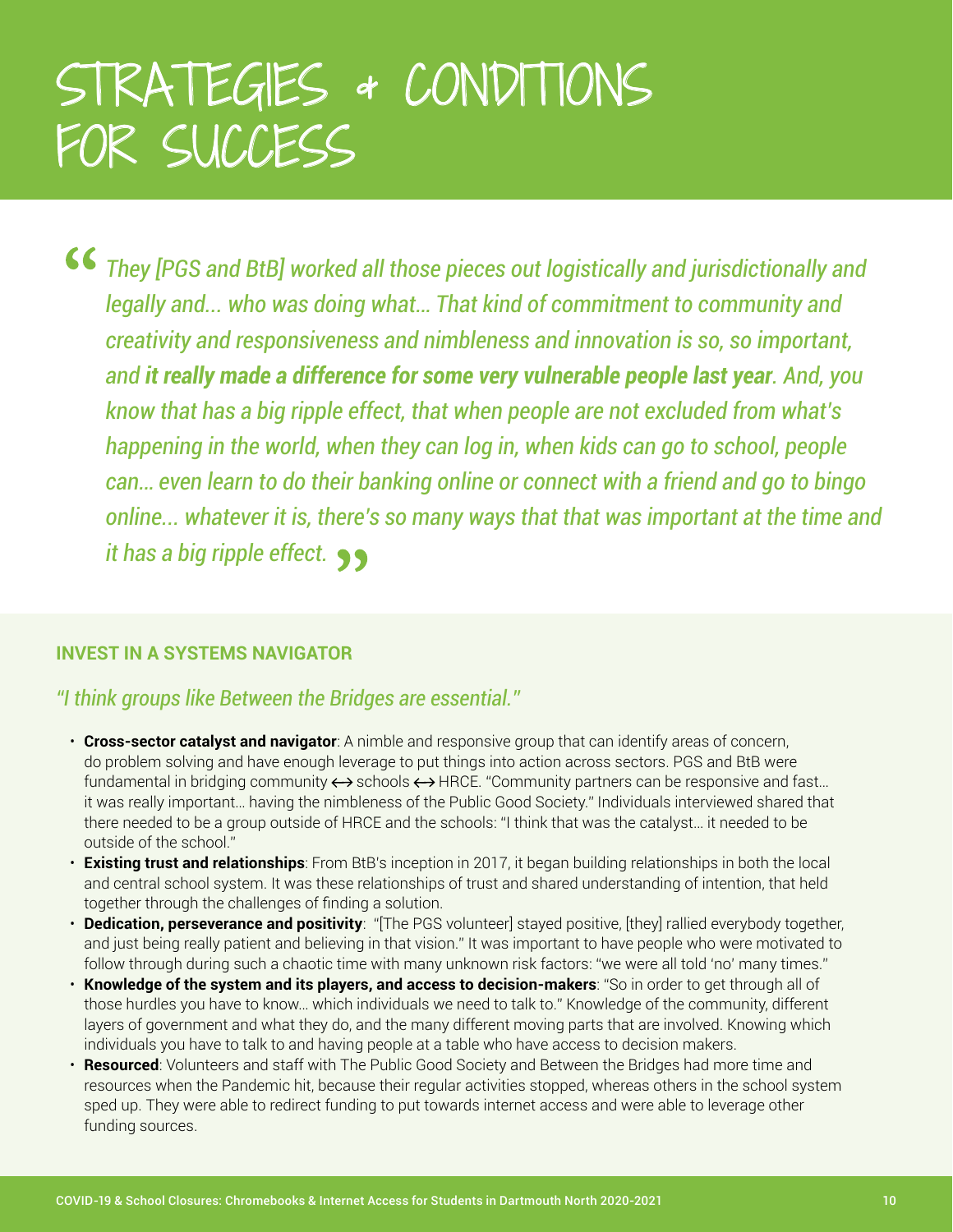## **ASK THE QUESTION, START THE CONVERSATION**

# *"The biggest... roadblock is... not asking those questions in the first place… People want to help, they just need to be approached and asked."*

• Many questions were brought forward and navigated up the ladder of influential stakeholders with positive and productive engagement from everyone every step of the way. (i.e., school administrators working within their reporting structures).

#### **CREATING SYSTEMS AND PROCESSES**

- **Organized systems and processes**: There was a lot of work at the very beginning to set norms, guidelines and organized processes that would ensure the safety and privacy of students and staff. Everything was transparent.
- **Data**:

# *"The very first thing we had to do was gather the data."*

Teachers called or emailed every single family in their class to understand what the needs were. In the new school year, HRCE has put a section in the registration form which makes it easy to collect the data.

• **Safety**: Focusing on safe processes, for example, getting the physical Chromebooks, cleaning them and safely getting them to the families.

#### **BUILD RELATIONSHIPS & TRUST WITH SCHOOL FAMILIES**

• **Speaking directly with families**:

*"Instead of assuming the reasons why families were not participating in online learning, we actually connected with them."*

• **Follow-through on promises**:

*"I had parents call me up and say they were so happy to get what they were promised."*

#### **START WITH A CLEAR COLLECTIVE VISION**

• Because everyone involved shared a collective vision, a lot of influence was exerted in a short period of time. Every person, at every step of the way, knew how important internet access and devices were to the students and their learning.

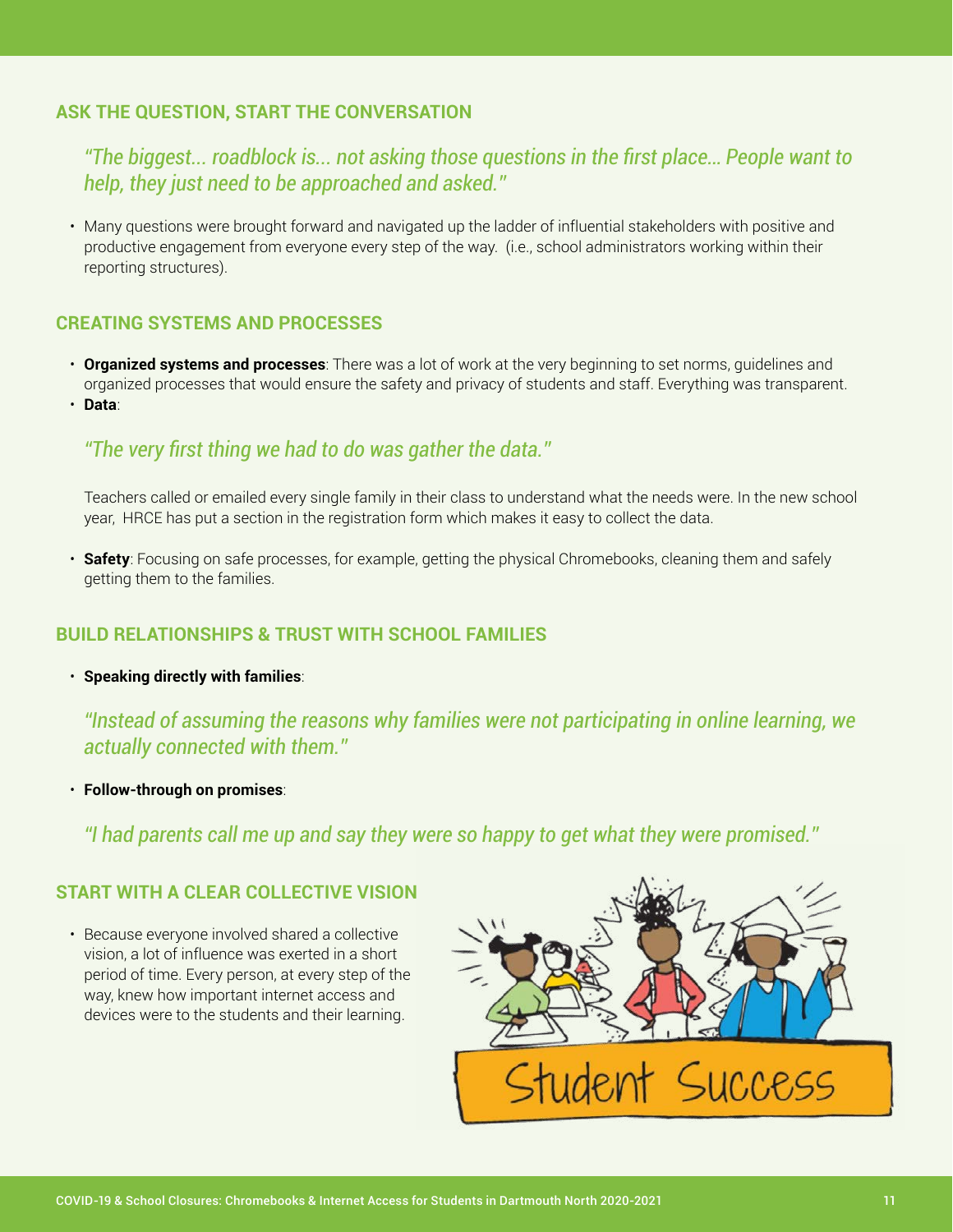# <span id="page-11-0"></span>LOOKING AHEAD: IDEAS & QUESTIONS

#### **CHROMEBOOKS GOING FROM SCHOOL TO HOME.**

One administrator expressed a dream of each student having a school Chromebook full time:

*"I think, [it] would be incredible if someday the kids all had Chromebooks in their home so that… they could do homework; they could email their teacher if they needed help; they could be connected with their friends online in a positive, healthy way. Yeah, I guess that would be the dream, someday in the future."*

### **TECHNOLOGY UPDATE FOR THE 21ST CENTURY LEARNER.**

*"...even when we're back in school and learning returns to a form of normalcy, there will be a lot more integrated technology pieces in the learning because we know that the 21st century learner is… engaged… and interested with technology… I think we learned throughout this process, how to grow as educators and use that technology to our advantage."*

Post-COVID-19 there will be more integrated technology in the school environment and learning because of going through this process. This presents many opportunities such as: What high-leverage activities can we explore/ try to incorporate? How can we grow as educators in this field? How can we support students learning under different circumstances? For example,

*"if somebody misses a day… because they're not feeling well or they get a surgery or medical procedure or whatever, it might be that the impact on learning might be minimized by having access to technology."*

### **ADMINISTRATION TURNOVER AND SUCCESSION PLANNING.**

Ensuring there are processes in place to transition the information and the relationships so that the new administrators know what the project is, who the collaborators are, and how the process works. Wanting to ensure that students are equipped and have access when they need it, by maintaining and improving the systems as new staff come in.

## **STRENGTHENED RELATIONSHIPS.**

Based on the strengthened relationship between HRCE, the schools of Dartmouth North, BtB and PGS, what other collaborations are possible looking forward?

## **DIGITAL INCLUSION IN THE COMMUNITY, BEYOND EDUCATION AND COVID-19.**

*"It was just a great opportunity to be able to identify individuals in our community who benefit from technology and internet access and… get them that access because… this situation goes beyond education and beyond COVID-19. I think that access to the internet, and having a device that can access the internet is crucial in today's society."* 

COVID-19 has been an opportunity to identify individuals in the community that benefit from access to the internet and devices. Now that this human right has been named, it's something that must continue by staying tuned into who needs it and how access and support can be facilitated.

## **MINDSET SHIFT: NOW THAT WE'VE MOVED BEYOND THE STATUS QUO, WHAT ELSE IS POSSIBLE?**

Being a part of such an incredible project that came together quickly in a time of crisis opens up possibilities of what else can be done together. How can actors and resources be mobilized around problems not in times of crisis? What more could be done for our kids? What next?